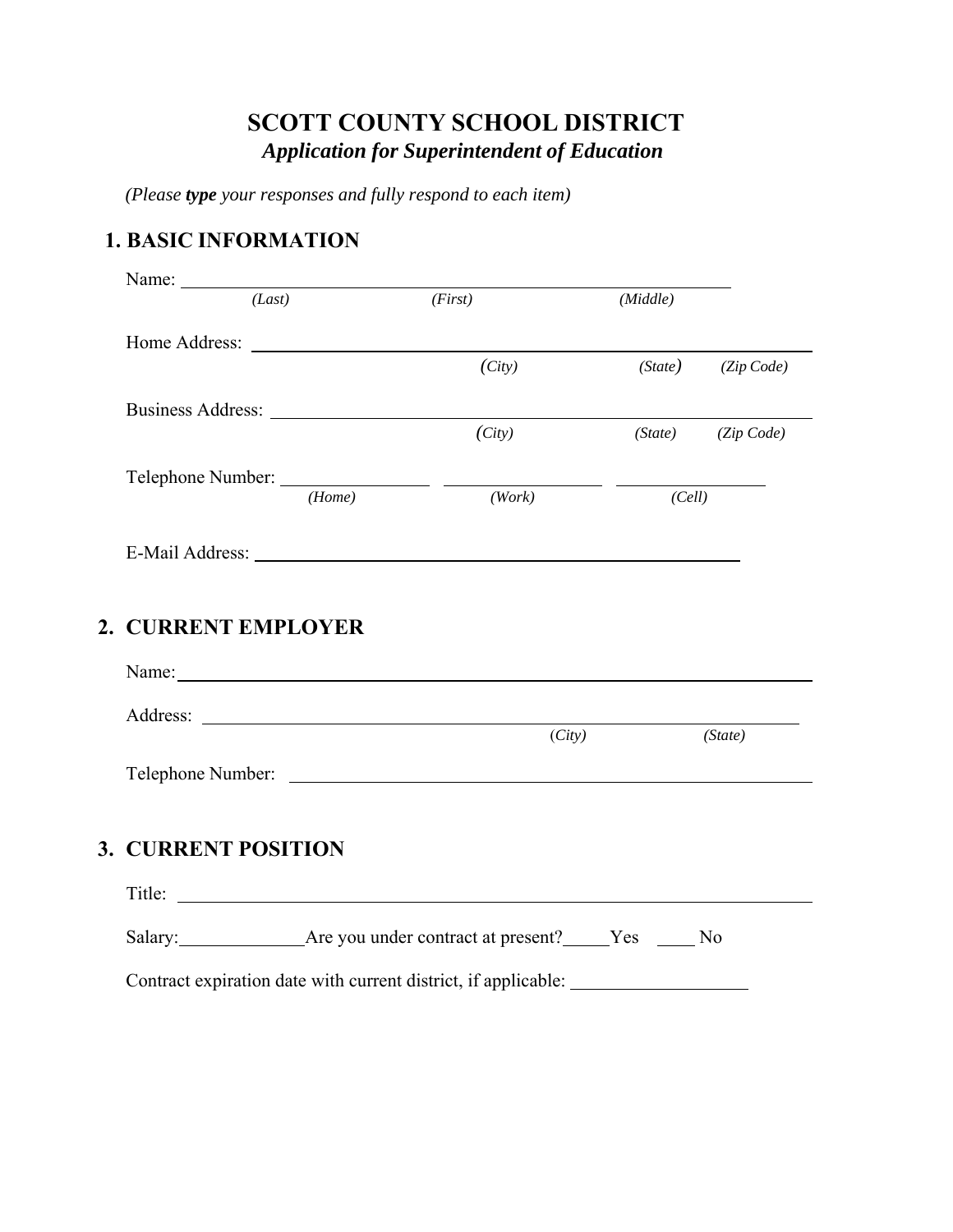### 1. In-State Applicants Only **4. MISSISSIPPI SUPERINTENDENT QUALIFICATION CRITERIA**

*(MS Code of 1972 37-9-13 requires that a superintendent hold a valid administrator's license issued by the State Department of Education and shall have had classroom or administrative experience of not less than six (6) years which shall include meeting one of the criteria below or has served as a superintendent or assistant superintendent within the last five years. Please check the box (es) that applies to how you meet the qualifications and complete the appropriate information.*

#### **I have served as a superintendent or assistant superintendent within the last five (5) years.**

| <b>District</b>                                              | <b>Position</b><br>Superintendent or<br><b>Assistant Superintendent</b> | <b>MDE Accountability Rating (A-F)</b><br>(Not required by law, for school board information) |         |         |              |         |              |  |
|--------------------------------------------------------------|-------------------------------------------------------------------------|-----------------------------------------------------------------------------------------------|---------|---------|--------------|---------|--------------|--|
| <b>Example:</b><br><b>Magnolia School</b><br><b>District</b> | <i><b>Superintendent</b></i>                                            | 2018-19<br>2019-20                                                                            | 2017-18 | 2016-17 | 2015-16<br>R | 2014-15 | 2013-14<br>C |  |
|                                                              |                                                                         |                                                                                               |         |         |              |         |              |  |

**I have served as a school building principal for at least three (3) years in a school with an "A" or "B" accountability rating.** 

| <b>District Name</b><br><b>School Name</b>  |                  | <b>MDE Accountability Rating</b><br>(A-F) while Principal |                  |                  |                  |         |         |         |                  |                  |         |
|---------------------------------------------|------------------|-----------------------------------------------------------|------------------|------------------|------------------|---------|---------|---------|------------------|------------------|---------|
| <i>Example:</i>                             | 2018-19          | 2017-18                                                   | 2016-17          | 2015-16          | 2014-15          | 2013-14 | 2012-13 | 2011-12 | 2010-11          | 2009-10          | 2008-09 |
| <b>Magnolia District</b><br><b>Magnolia</b> | 2019-20          |                                                           |                  |                  |                  |         |         |         |                  |                  |         |
| <b>Elementary</b>                           | $\boldsymbol{B}$ | $\boldsymbol{B}$                                          | $\boldsymbol{B}$ | $\boldsymbol{B}$ | $\boldsymbol{C}$ | D       |         |         | $\boldsymbol{B}$ | $\boldsymbol{C}$ | D       |
|                                             |                  |                                                           |                  |                  |                  |         |         |         |                  |                  |         |
|                                             |                  |                                                           |                  |                  |                  |         |         |         |                  |                  |         |

**I have served as a school building principal for at least three (3) years in a school that increased its accountability rating by a letter grade during the period in which I was employed as principal at the school.** *(The accountability rating increase must be maintained for three years – MS Attorney General Opinion to Dorrill 6/2/2017)* 

| <b>District Name</b><br><b>School Name</b>  | <b>MDE Accountability Rating</b><br>(A-F) while Principal |                  |               |                  |                  |         |         |         |                  |                  |         |
|---------------------------------------------|-----------------------------------------------------------|------------------|---------------|------------------|------------------|---------|---------|---------|------------------|------------------|---------|
| <i>Example:</i>                             | 2018-19                                                   | 2017-18          | 2016-17       | 2015-16          | 2014-15          | 2013-14 | 2012-13 | 2011-12 | 2010-11          | 2009-10          | 2008-09 |
| <b>Magnolia District</b><br><b>Magnolia</b> | 2019-20                                                   |                  |               |                  |                  |         |         |         |                  |                  |         |
| <b>Elementary</b>                           | $\boldsymbol{B}$                                          | $\boldsymbol{B}$ | $\mathcal{C}$ | $\boldsymbol{B}$ | $\boldsymbol{C}$ | D       |         |         | $\boldsymbol{B}$ | $\boldsymbol{C}$ | D       |
|                                             |                                                           |                  |               |                  |                  |         |         |         |                  |                  |         |
|                                             |                                                           |                  |               |                  |                  |         |         |         |                  |                  |         |

I certify that the information provided is true and can be verified through the Mississippi Department of Education.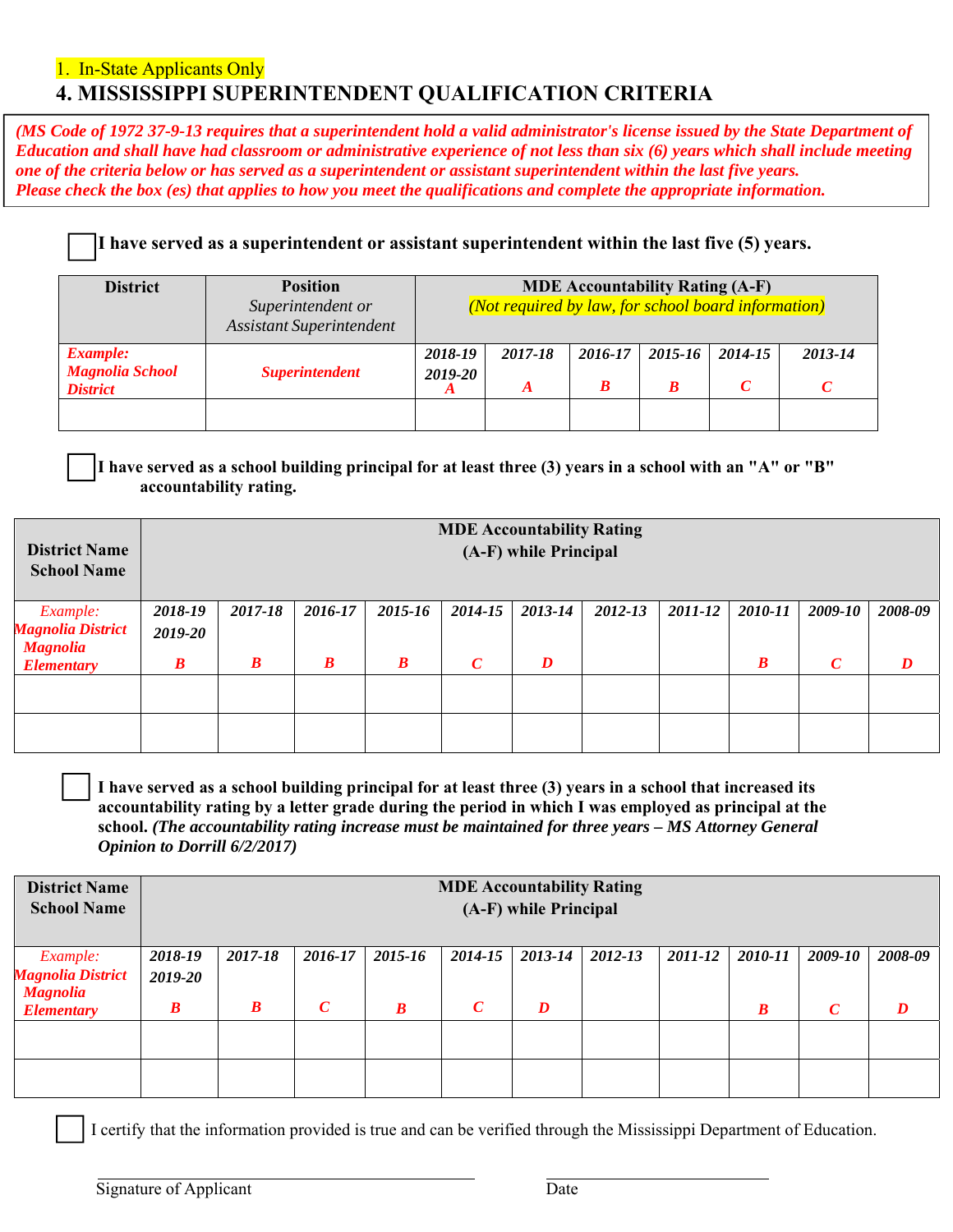#### 2. Out-of-State Applicants Only

**I have served as a superintendent or assistant superintendent within the last five (5) years.**

| <b>State</b><br><b>District</b>                                      | <b>Position</b><br>Superintendent or<br><b>Assistant Superintendent</b> |                    | <b>Comparable Accountability Rating</b><br>(Not required by law, for school board information) |         |         |              |             |  |
|----------------------------------------------------------------------|-------------------------------------------------------------------------|--------------------|------------------------------------------------------------------------------------------------|---------|---------|--------------|-------------|--|
| <b>Example:</b><br><b>Alabama</b><br><b>Magnolia School District</b> | <b>Superintendent</b>                                                   | 2018-19<br>2019-20 | 2017-18                                                                                        | 2016-17 | 2015-16 | 2014-15<br>⌒ | $2013 - 14$ |  |
|                                                                      |                                                                         |                    |                                                                                                |         |         |              |             |  |

#### **I have served in a school in another state with comparable accountability ratings ("A" or "B") which shall be verified by the Mississippi Department of Education.**

| <b>District Name</b><br><b>School Name</b>              | <b>MDE Accountability Rating</b><br>(A-F) while Principal |                  |                          |              |                             |              |         |         |                             |                             |         |
|---------------------------------------------------------|-----------------------------------------------------------|------------------|--------------------------|--------------|-----------------------------|--------------|---------|---------|-----------------------------|-----------------------------|---------|
| Example:<br><b>Magnolia District</b><br><b>Magnolia</b> | 2018-19<br>2019-20                                        | 2017-18          | 2016-17<br>$\mathcal{C}$ | 2015-16<br>B | 2014-15<br>$\boldsymbol{C}$ | 2013-14<br>D | 2012-13 | 2011-12 | 2010-11<br>$\boldsymbol{B}$ | 2009-10<br>$\boldsymbol{C}$ | 2008-09 |
| <b>Elementary</b>                                       | $\boldsymbol{B}$                                          | $\boldsymbol{B}$ |                          |              |                             |              |         |         |                             |                             |         |
|                                                         |                                                           |                  |                          |              |                             |              |         |         |                             |                             |         |

**I have served in a school in another state with comparable accountability ratings improvement which shall be verified by the Mississippi Department of Education.**  *(The accountability rating increase must be maintained for three years – MS Attorney General Opinion to Dorrill 6/2/2017)* 

| <b>District Name</b><br><b>School Name</b> | <b>MDE Accountability Rating</b><br>(A-F) while Principal |                  |                  |                  |               |         |         |         |                  |                  |         |
|--------------------------------------------|-----------------------------------------------------------|------------------|------------------|------------------|---------------|---------|---------|---------|------------------|------------------|---------|
| Example:<br><b>Magnolia District</b>       | 2018-19                                                   | 2017-18          | 2016-17          | 2015-16          | 2014-15       | 2013-14 | 2012-13 | 2011-12 | 2010-11          | 2009-10          | 2008-09 |
| <b>Magnolia</b><br><b>Elementary</b>       | 2019-20<br>$\boldsymbol{B}$                               | $\boldsymbol{B}$ | $\boldsymbol{C}$ | $\boldsymbol{B}$ | $\mathcal{C}$ | D       |         |         | $\boldsymbol{B}$ | $\boldsymbol{C}$ | D       |
|                                            |                                                           |                  |                  |                  |               |         |         |         |                  |                  |         |
|                                            |                                                           |                  |                  |                  |               |         |         |         |                  |                  |         |

I certify that the information provided is true and can be verified through the Mississippi Department of Education.

Signature of Applicant Date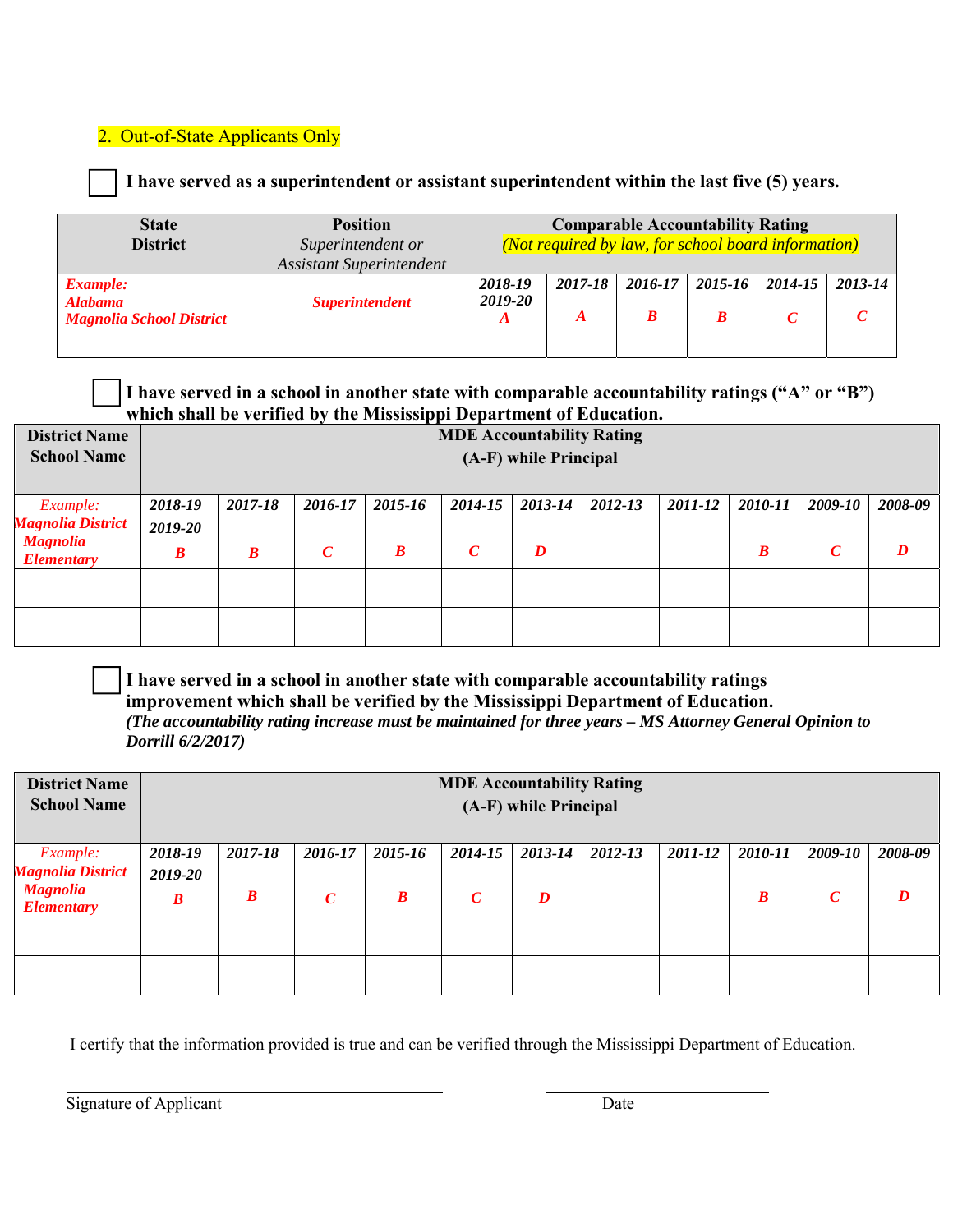### **5. CURRENT SCHOOL DISTRICT INFORMATION**

1. Briefly describe the school district or organization where you currently work.

2. Budget of current school district:

3. Number of schools in your current school district:

4. Number of employees in your current school district:

- 5. Total enrollment of the school district in which you are currently employed:
- 6. Number of employees you supervise:
- 7. Racial composition of the school district in which you are currently employed: % Black % Hispanic % White % Other
- 8. Do you hold or are you entitled to hold an administrator's license for Mississippi which would enable you to serve as a superintendent? Yes No
	- License Number:
	- Date of Issuance: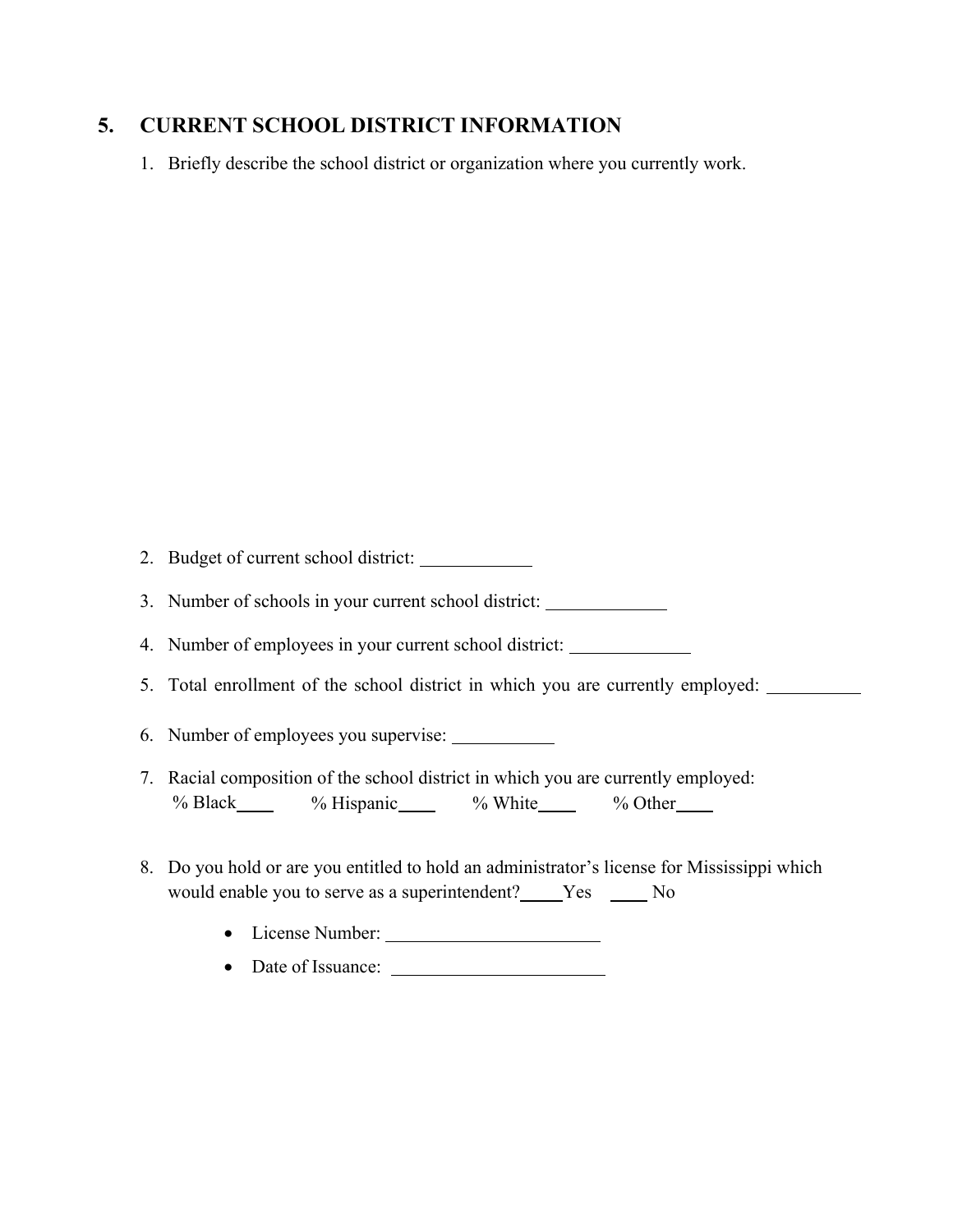## **6. EMPLOYMENT HISTORY**

List employment history (within and outside the field of education) beginning with your present position. Put the calendar year(s) you were employed in each position *(ex.: 2014-2017)* and your specific job title as reported to your state department of education *(ex.: Superintendent, Asst. Superintendent, Federal Programs Director, Special Education Director, Principal, Asst. Principal, Teacher, etc.).*

| <b>Dates</b><br><b>Employed</b> | <b>Employer Address</b><br>and Phone | Job<br><b>Title</b> |
|---------------------------------|--------------------------------------|---------------------|
|                                 | Employer:                            |                     |
|                                 | Address:                             |                     |
|                                 | Phone:                               |                     |
|                                 | Employer:                            |                     |
|                                 | Address:                             |                     |
|                                 | Phone:                               |                     |
|                                 | Employer:                            |                     |
|                                 | Address:                             |                     |
|                                 | Phone:                               |                     |
|                                 | Employer:                            |                     |
|                                 | Address:                             |                     |
|                                 | Phone:                               |                     |
|                                 | Employer:                            |                     |
|                                 | Address:                             |                     |
|                                 | Phone:                               |                     |
|                                 | Employer:                            |                     |
|                                 | Address:                             |                     |
|                                 | Phone:                               |                     |
|                                 | Employer:                            |                     |
|                                 | Address:                             |                     |
|                                 | Phone:                               |                     |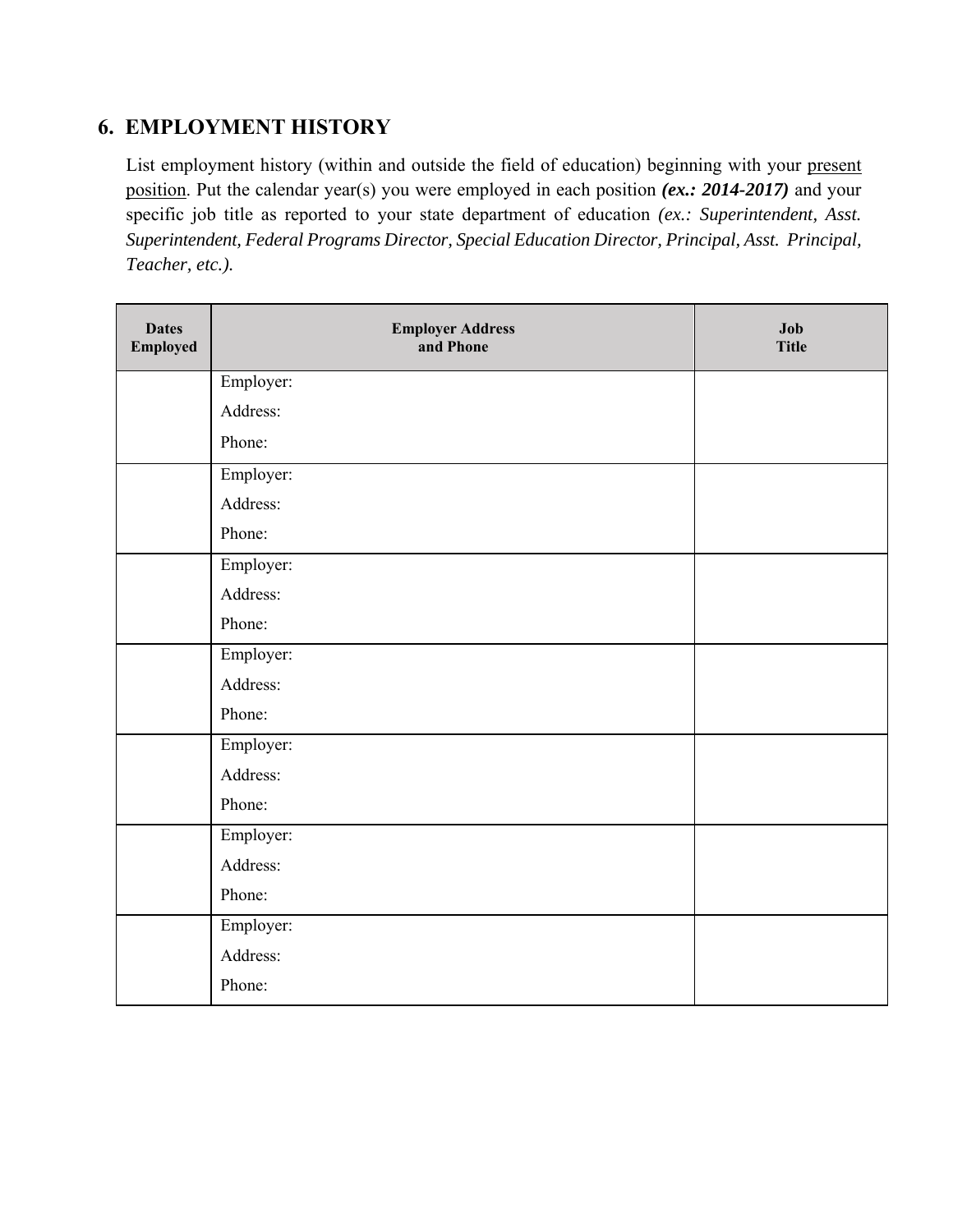## **7. EDUCATION PREPARATION**

List entries beginning with the most recent information.

| <b>Degree</b> | Year degree<br>received | College/University<br>from which degree was received | Years<br><b>Attended</b> | <b>Major</b> |
|---------------|-------------------------|------------------------------------------------------|--------------------------|--------------|
|               |                         |                                                      |                          |              |
|               |                         |                                                      |                          |              |
|               |                         |                                                      |                          |              |
|               |                         |                                                      |                          |              |
|               |                         |                                                      |                          |              |
|               |                         |                                                      |                          |              |

**Name on the transcript if different from your current name:** 

### **8. REFERENCES**

List four persons (name, address, and telephone number) qualified to provide information and opinions concerning your professional abilities, achievements, competence, character, and work habits. **Have your references send letters directly to** davidfrench@scott.k12.ms.us .

| 1. |  |
|----|--|
|    |  |
| 2. |  |
|    |  |
| 3. |  |
|    |  |
|    |  |
| 4. |  |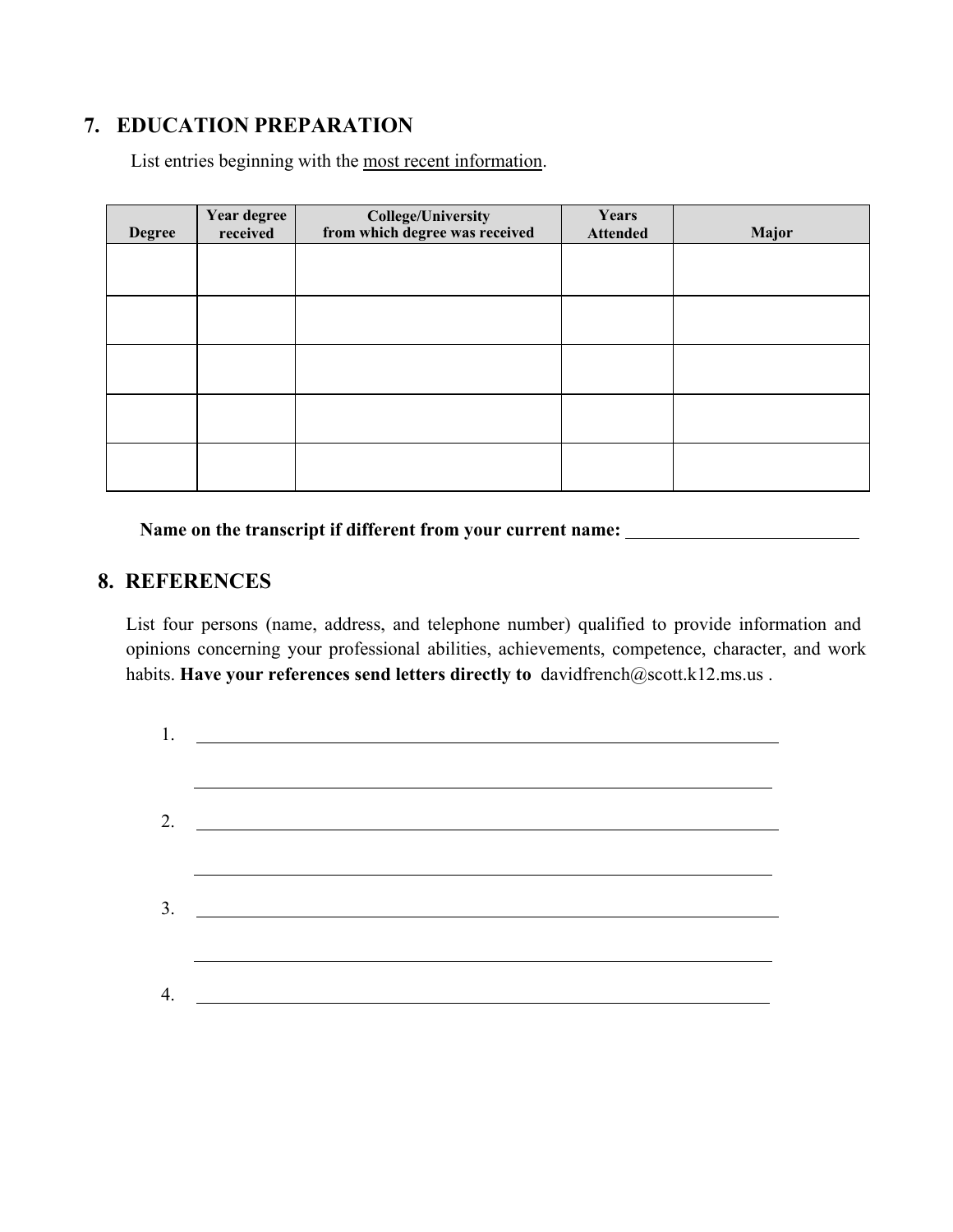## **9. OTHER**

- 1. Have you ever been terminated, non-renewed, or asked to resign from any position? Yes \_\_ No
	- If yes, please explain.
- 2. Has your teacher's or administrator's license or certificate ever been suspended or revoked? Yes No
	- If yes, list what license or certificate, the date, and the reasons (attach a separate sheet if necessary).
	- Has that license/certificate been reinstated and if so, when?
- 3. Have you ever been convicted of, or pleaded *no contest* to, a felony or misdemeanor (other than traffic violations)? Yes \_\_\_\_\_ No
	- If yes, please explain.
- 4. Have you ever had a felony conviction expunged? Yes \_\_\_\_ No
	- If yes, please explain.
- 5. Have you ever been charged with child abuse or sexual misconduct?  $Yes$  No
	- If yes, please explain.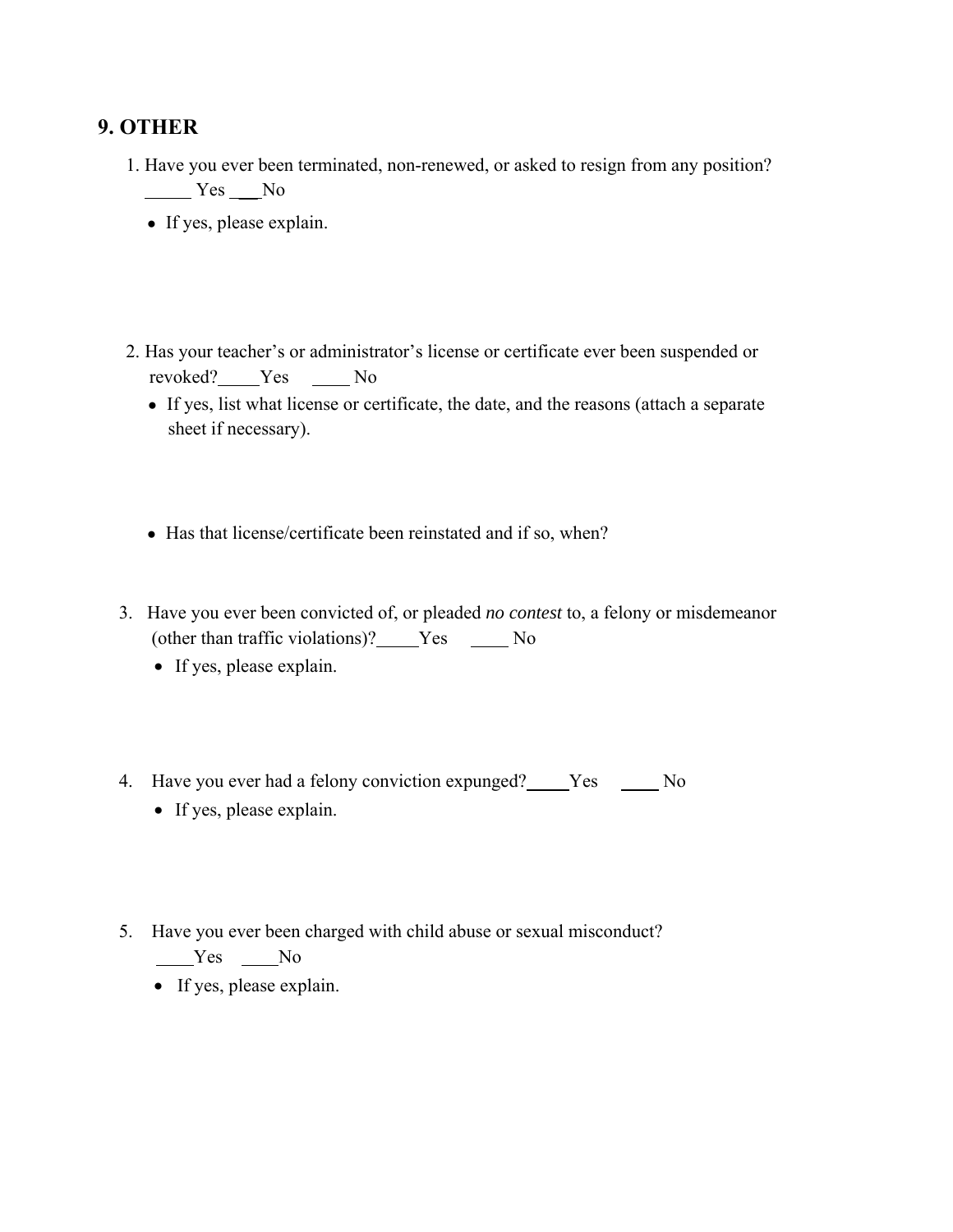- 6. Have you ever been charged with domestic abuse or domestic violence?  $Yes$  No
	- If yes, please explain.
- 7. Has a charge ever been filed against you with the Mississippi Department of Education (or such equivalent department of any other state)? Yes \_\_\_\_No
	- If yes, please explain.
- 8. Have you ever served in the military? Yes \_\_\_\_No
	- If yes, did you receive an honorable discharge? \_\_\_\_\_Yes \_\_\_\_\_No
	- If no, please explain.
- 9. Do you agree to submit to a medical examination, drug screening, and psychological screening or evaluation and to have the results furnished to the Scott County School District at the cost of the Scott County School District as part of the application process and to execute such documents and releases as may be required for this purpose? Yes No
- 10. If you are among the finalists, would you object to a Board visit to your community? Yes No
	- If yes, please explain.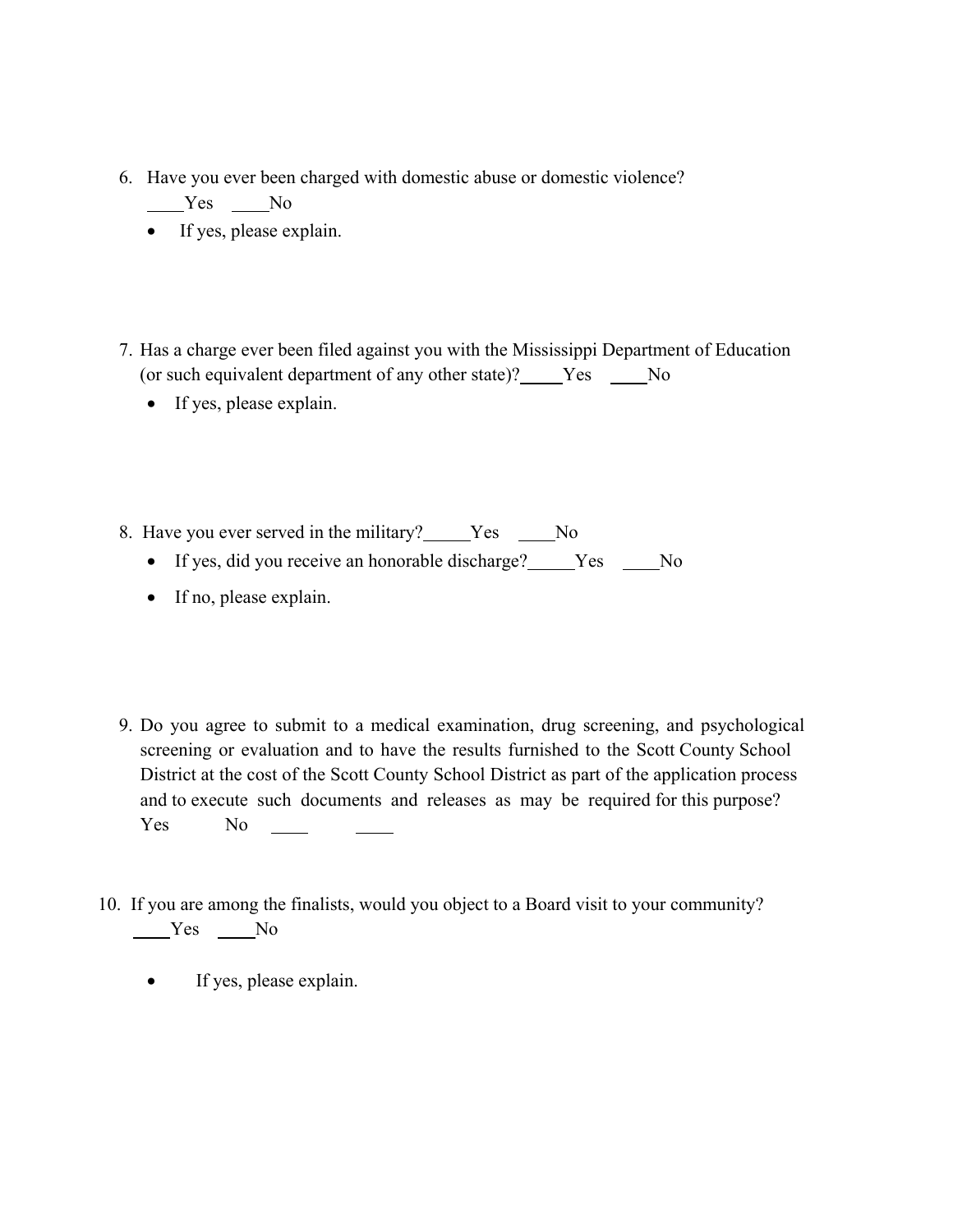1. List any experience, service, or leadership in working with professional, civic, community, governmental, or other boards, authorities, or other organizations that you consider could be beneficial to you in the superintendent position.